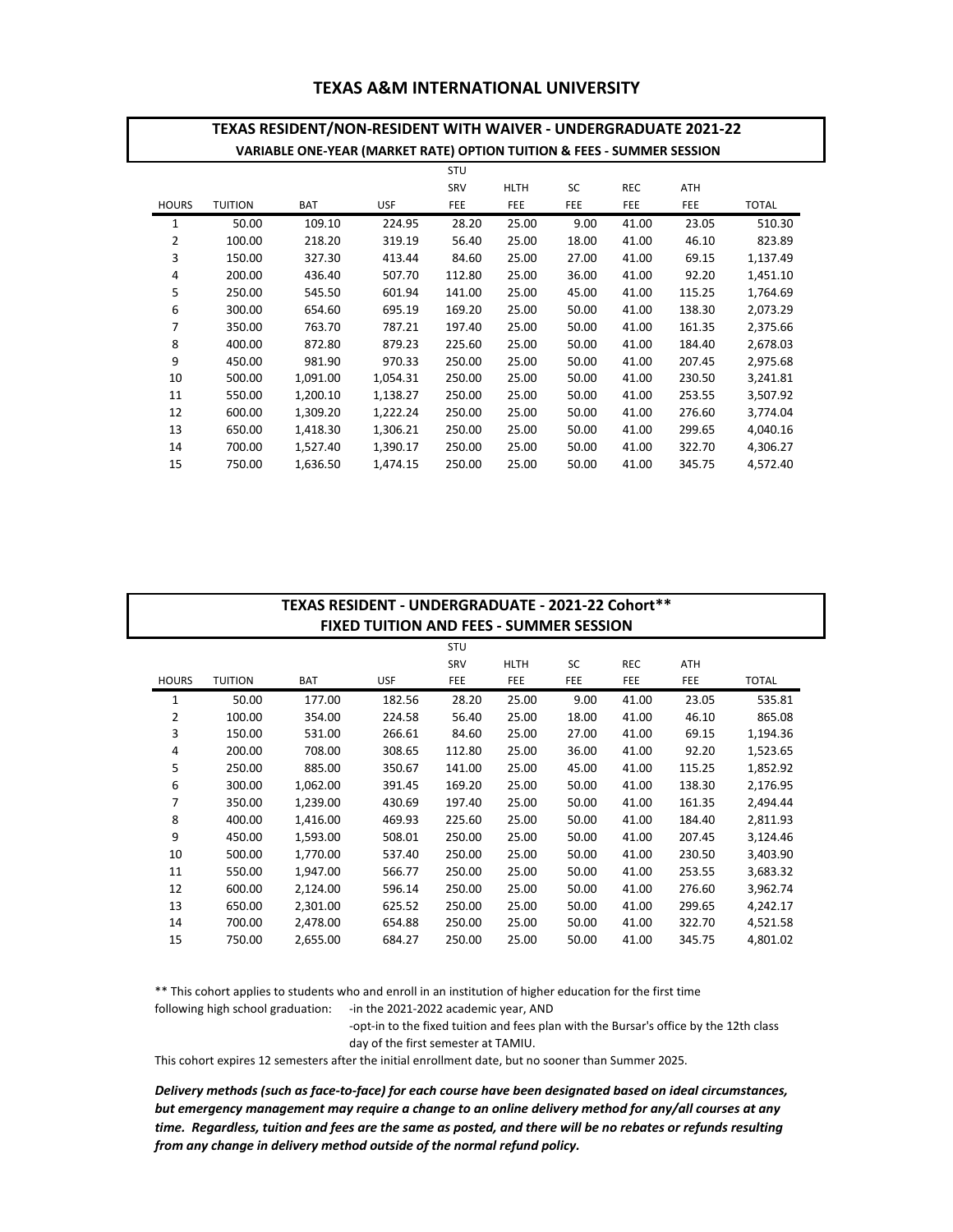## **TEXAS A&M INTERNATIONAL UNIVERSITY**

|                                                | TEXAS RESIDENT - UNDERGRADUATE - 2020-21 Cohort^^ |            |            |            |             |           |            |            |          |  |
|------------------------------------------------|---------------------------------------------------|------------|------------|------------|-------------|-----------|------------|------------|----------|--|
| <b>FIXED TUITION AND FEES - SUMMER SESSION</b> |                                                   |            |            |            |             |           |            |            |          |  |
|                                                |                                                   |            |            | <b>STU</b> |             |           |            |            |          |  |
|                                                |                                                   |            |            | SRV        | <b>HLTH</b> | <b>SC</b> | <b>REC</b> | <b>ATH</b> |          |  |
| <b>HOURS</b>                                   | <b>TUITION</b>                                    | <b>BAT</b> | <b>USF</b> | FEE        | <b>FEE</b>  | FEE       | <b>FEE</b> | FEE        | TOTAL    |  |
| 1                                              | 50.00                                             | 177.00     | 171.54     | 28.20      | 25.00       | 9.00      | 41.00      | 23.05      | 524.79   |  |
| 2                                              | 100.00                                            | 354.00     | 206.79     | 56.40      | 25.00       | 18.00     | 41.00      | 46.10      | 847.29   |  |
| 3                                              | 150.00                                            | 531.00     | 242.04     | 84.60      | 25.00       | 27.00     | 41.00      | 69.15      | 1,169.79 |  |
| 4                                              | 200.00                                            | 708.00     | 277.31     | 112.80     | 25.00       | 36.00     | 41.00      | 92.20      | 1,492.31 |  |
| 5                                              | 250.00                                            | 885.00     | 312.56     | 141.00     | 25.00       | 45.00     | 41.00      | 115.25     | 1,814.81 |  |
| 6                                              | 300.00                                            | 1,062.00   | 346.68     | 169.20     | 25.00       | 54.00     | 41.00      | 138.30     | 2,136.18 |  |
| 7                                              | 350.00                                            | 1.239.00   | 379.39     | 197.40     | 25.00       | 63.00     | 41.00      | 161.35     | 2,456.14 |  |
| 8                                              | 400.00                                            | 1,416.00   | 412.10     | 225.60     | 25.00       | 72.00     | 41.00      | 184.40     | 2,776.10 |  |
| 9                                              | 450.00                                            | 1,593.00   | 443.75     | 250.00     | 25.00       | 81.00     | 41.00      | 207.45     | 3,091.20 |  |
| 10                                             | 500.00                                            | 1,770.00   | 467.39     | 250.00     | 25.00       | 90.00     | 41.00      | 230.50     | 3,373.89 |  |
| 11                                             | 550.00                                            | 1,947.00   | 491.01     | 250.00     | 25.00       | 99.00     | 41.00      | 253.55     | 3,656.56 |  |
| 12                                             | 600.00                                            | 2,124.00   | 514.64     | 250.00     | 25.00       | 100.00    | 41.00      | 276.60     | 3,931.24 |  |
| 13                                             | 650.00                                            | 2,301.00   | 538.26     | 250.00     | 25.00       | 100.00    | 41.00      | 299.65     | 4,204.91 |  |
| 14                                             | 700.00                                            | 2,478.00   | 561.89     | 250.00     | 25.00       | 100.00    | 41.00      | 322.70     | 4,478.59 |  |
| 15                                             | 750.00                                            | 2,655.00   | 585.52     | 250.00     | 25.00       | 100.00    | 41.00      | 345.75     | 4,752.27 |  |

^^ This cohort applies to students who and enroll in an institution of higher education for the first time following high school graduation: - in the 2020-2021 academic year, AND

> -opt-in to the fixed tuition and fees plan with the Bursar's office by the 12th class day of the first semester at TAMIU.

This cohort expires 12 semesters after the initial enrollment date, but no sooner than Summer 2024.

|              | TEXAS RESIDENT - UNDERGRADUATE - 2019-20 Cohort++ |            |            |            |             |           |            |            |              |  |  |
|--------------|---------------------------------------------------|------------|------------|------------|-------------|-----------|------------|------------|--------------|--|--|
|              | <b>FIXED TUITION AND FEES - SUMMER SESSION</b>    |            |            |            |             |           |            |            |              |  |  |
|              |                                                   |            |            | STU        |             |           |            |            |              |  |  |
|              |                                                   |            |            | SRV        | <b>HLTH</b> | <b>SC</b> | <b>REC</b> | ATH        |              |  |  |
| <b>HOURS</b> | <b>TUITION</b>                                    | <b>BAT</b> | <b>USF</b> | <b>FEE</b> | FEE         | FEE       | FEE        | <b>FEE</b> | <b>TOTAL</b> |  |  |
| 1            | 50.00                                             | 177.00     | 152.10     | 28.20      | 25.00       | 9.00      | 41.00      | 23.05      | 505.35       |  |  |
| 2            | 100.00                                            | 354.00     | 173.04     | 56.40      | 25.00       | 18.00     | 41.00      | 46.10      | 813.54       |  |  |
| 3            | 150.00                                            | 531.00     | 193.98     | 84.60      | 25.00       | 27.00     | 41.00      | 69.15      | 1,121.73     |  |  |
| 4            | 200.00                                            | 708.00     | 214.93     | 112.80     | 25.00       | 36.00     | 41.00      | 92.20      | 1,429.93     |  |  |
| 5            | 250.00                                            | 885.00     | 235.87     | 141.00     | 25.00       | 45.00     | 41.00      | 115.25     | 1,738.12     |  |  |
| 6            | 300.00                                            | 1,062.00   | 255.80     | 169.20     | 25.00       | 50.00     | 41.00      | 138.30     | 2,041.30     |  |  |
| 7            | 350.00                                            | 1,239.00   | 274.50     | 197.40     | 25.00       | 50.00     | 41.00      | 161.35     | 2,338.25     |  |  |
| 8            | 400.00                                            | 1,416.00   | 293.19     | 225.60     | 25.00       | 50.00     | 41.00      | 184.40     | 2,635.19     |  |  |
| 9            | 450.00                                            | 1,593.00   | 310.94     | 250.00     | 25.00       | 50.00     | 41.00      | 207.45     | 2,927.39     |  |  |
| 10           | 500.00                                            | 1,770.00   | 321.50     | 250.00     | 25.00       | 50.00     | 41.00      | 230.50     | 3,188.00     |  |  |
| 11           | 550.00                                            | 1,947.00   | 332.05     | 250.00     | 25.00       | 50.00     | 41.00      | 253.55     | 3,448.60     |  |  |
| 12           | 600.00                                            | 2,124.00   | 342.60     | 250.00     | 25.00       | 50.00     | 41.00      | 276.60     | 3,709.20     |  |  |
| 13           | 650.00                                            | 2,301.00   | 353.15     | 250.00     | 25.00       | 50.00     | 41.00      | 299.65     | 3,969.80     |  |  |
| 14           | 700.00                                            | 2,478.00   | 363.70     | 250.00     | 25.00       | 50.00     | 41.00      | 322.70     | 4,230.40     |  |  |
| 15           | 750.00                                            | 2,655.00   | 374.25     | 250.00     | 25.00       | 50.00     | 41.00      | 345.75     | 4,491.00     |  |  |

following high school graduation: - in the 2019-2020 academic year, AND ++ This cohort applies to students who and enroll in an institution of higher education for the first time

> -opt-in to the fixed tuition and fees plan with the Bursar's office by the 12th class day of the first semester at TAMIU.

This cohort expires 12 semesters after the initial enrollment date, but no sooner than Summer 2023.

*Delivery methods (such as face-to-face) for each course have been designated based on ideal circumstances, but emergency management may require a change to an online delivery method for any/all courses at any time. Regardless, tuition and fees are the same as posted, and there will be no rebates or refunds resulting from any change in delivery method outside of the normal refund policy.*